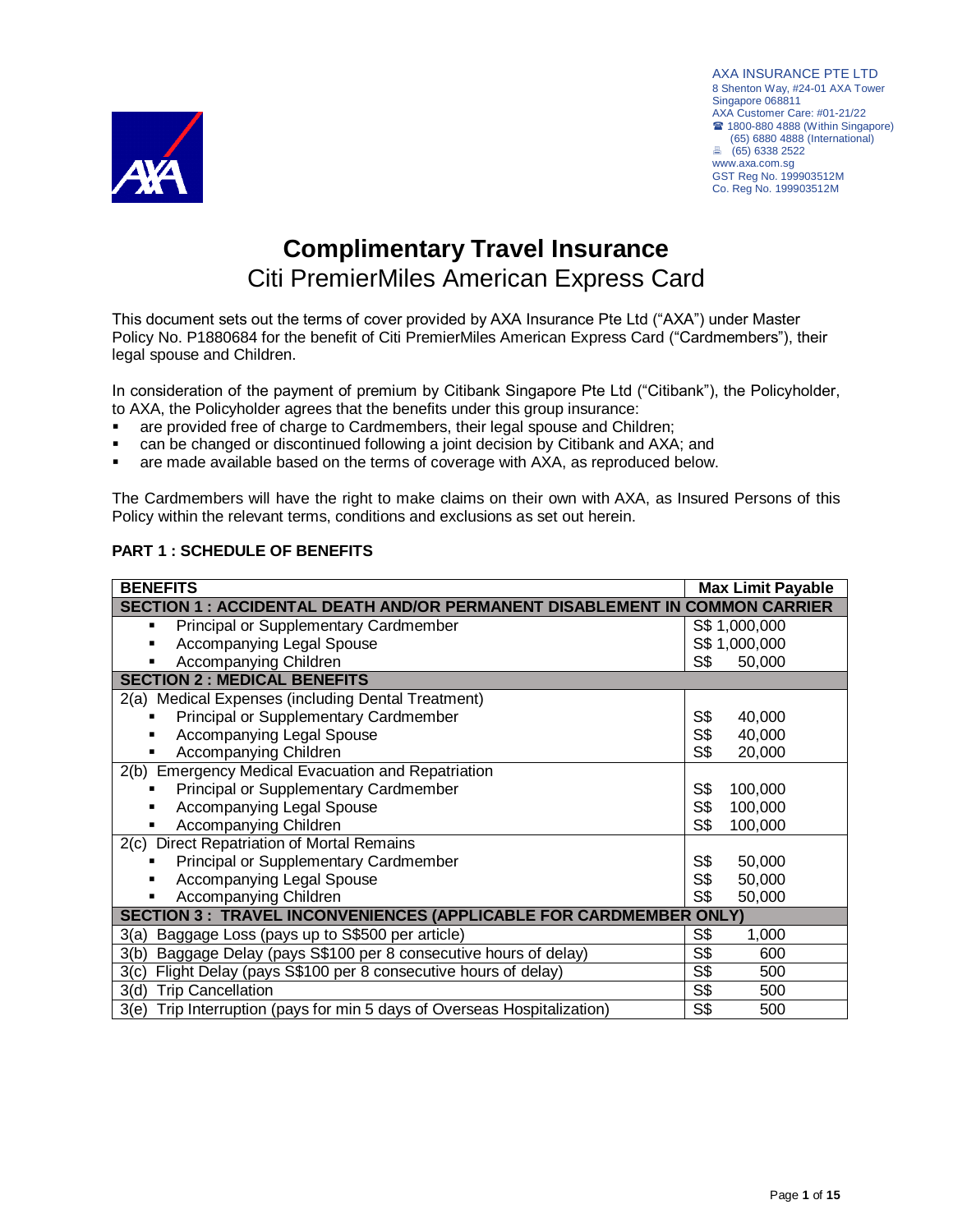# **PART 2 – POLICY DEFINITIONS**

| <b>Accident or</b><br><b>Accidental</b> | A sudden and unforeseen event that solely and independently results in Injury,<br>disablement or death and which is not caused by any Illness or naturally<br>occurring medical conditions or degenerative process.                                                                                                                                                                                                                                                                                                                                                                                                                                                                                                                                  |  |
|-----------------------------------------|------------------------------------------------------------------------------------------------------------------------------------------------------------------------------------------------------------------------------------------------------------------------------------------------------------------------------------------------------------------------------------------------------------------------------------------------------------------------------------------------------------------------------------------------------------------------------------------------------------------------------------------------------------------------------------------------------------------------------------------------------|--|
| <b>AAS</b>                              | AXA Assistance Singapore (incorporated in Singapore as IPA Singapore Pte<br>Ltd and with Company registration No. 199400412K) which We have<br>appointed to assist the Insured Person with the various benefit arrangements<br>covered under this Policy.                                                                                                                                                                                                                                                                                                                                                                                                                                                                                            |  |
| <b>Citi Card</b>                        | An active Citi PremierMiles American Express Card account issued by<br>Citibank Singapore Pte Ltd.                                                                                                                                                                                                                                                                                                                                                                                                                                                                                                                                                                                                                                                   |  |
| <b>Childre</b>                          | The Insured Person's unmarried dependant children ordinarily residing with<br>the Insured Person:<br>(a) who are below 18 years old; or<br>(b) up to 25 years if enrolled or still studying full-time or awaiting enrolment as<br>a full time student in a recognised tertiary institution.                                                                                                                                                                                                                                                                                                                                                                                                                                                          |  |
| <b>Chinese Physician</b>                | A registered practitioner in Chinese medicine who is licensed and practicing<br>within the scope of his license according to the laws of the country in which<br>such practice is maintained. The Chinese Physician cannot be the Insured<br>Person, his/her business partner or agent, employer or employee, the Travel<br>Companion or a person related to the Insured Person by blood, marriage or<br>adoption.                                                                                                                                                                                                                                                                                                                                   |  |
| Chiropractor                            | A registered practitioner in chiropractic medicine who is licensed and<br>practicing within the scope of his license according to the laws of the country in<br>which such practice is maintained. The Chiropractor cannot be the Insured<br>Person, his/her business partner or agent, employer or employee, the Travel<br>Companion or a person related to the Insured Person by blood, marriage or<br>adoption.                                                                                                                                                                                                                                                                                                                                   |  |
| <b>Common Carrier</b>                   | Any land, sea, rail or air conveyance (such as bus, ferry, hovercraft, hydrofoil,<br>ship, train, tram or underground train) operated under license by the respective<br>country for the transportation of fare paying passengers that has fixed and<br>established routes only. This excludes rental vehicles, taxis and any mode of<br>transportation that is chartered or arranged as part of a tour, even if the<br>services are regularly scheduled.                                                                                                                                                                                                                                                                                            |  |
| <b>Common Air</b><br><b>Carrier</b>     | (a) Any fixed-wing aircraft operated by a commercial airline or air charter<br>company which is duly licensed for the regular transportation of fare-<br>paying passengers; and<br>(b) Any helicopter operated by an airline which is duly licensed for the regular<br>transportation of fare-paying travellers and operating only between<br>established commercial airports or licensed commercial heliports.                                                                                                                                                                                                                                                                                                                                      |  |
| <b>Covered Trip</b>                     | A Round Trip or a portion thereof, which fulfills the following conditions:<br>(a) where the Full Fare has been charged to the Cardmember's Citi Card<br>account, or<br>(b) where the travel ticket has been acquired with points earned by a rewards<br>program associated only with the Citi Card, or<br>(c) where the travel ticket has been partially acquired with points earned by a<br>rewards program associated only with the Citi Card and with the balance<br>of the fare charged only to the Cardmember's Citi Card account.<br>For the avoidance of doubt, in the event that any portion of the Round Trip<br>does not fulfil the conditions mentioned above, that portion of the Round Trip<br>shall not be covered under this Policy. |  |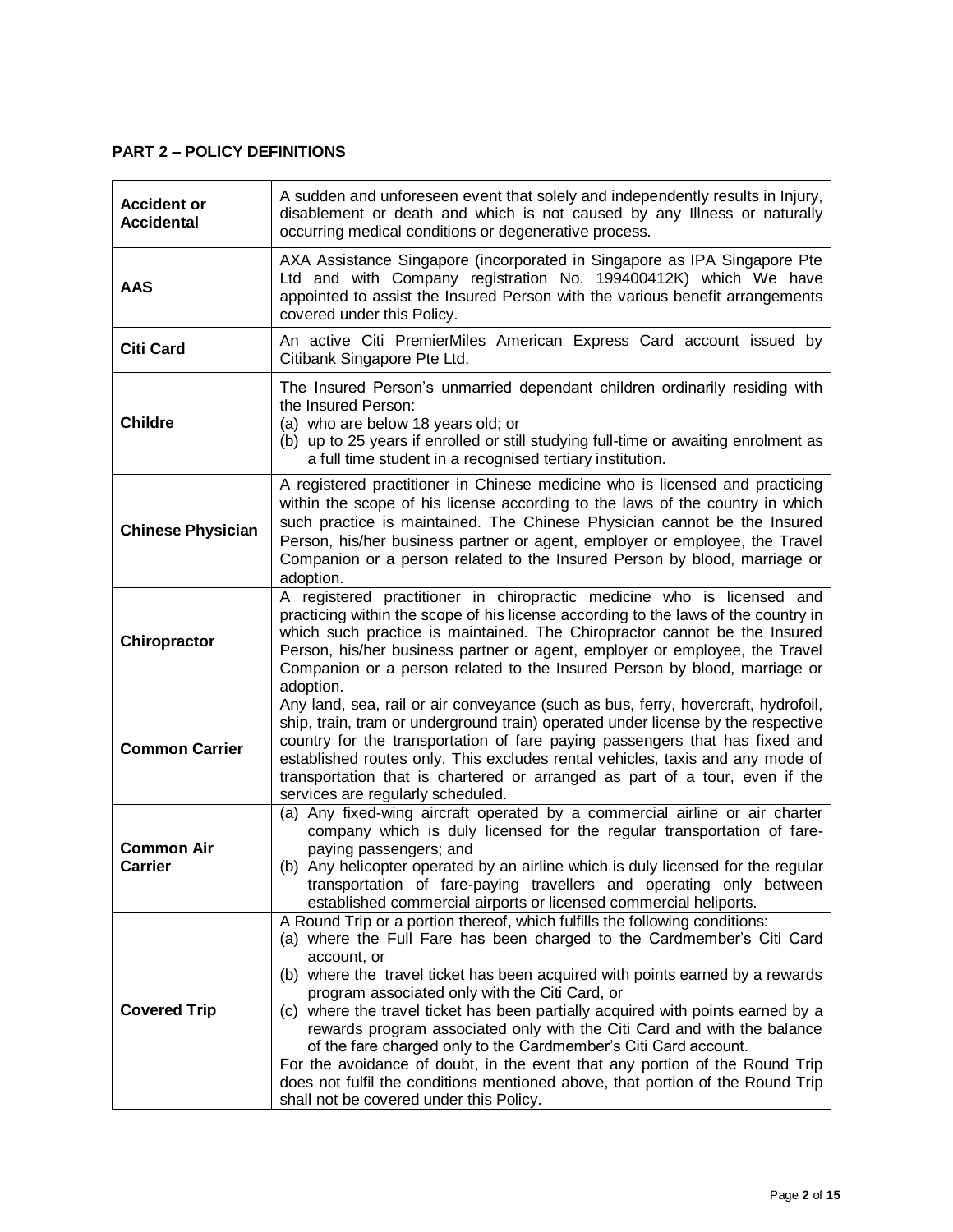|                       | A Covered Trip shall be deemed to have commenced 3 hours before the<br>Insured Person leaves Singapore as the original point of departure and shall<br>cease on the earliest of any of these events:<br>(a) the expiry of the period specified in the Policy;<br>(b) the Insured Person's return to his permanent place of residence in<br>Singapore;<br>(c) within 3 hours upon arrival into Singapore;<br>(d) the completion of any one Covered Trip, where the Covered Trip forms a<br>part of a Round Trip;<br>(e) the 93 <sup>rd</sup> day of any one Round Trip.                                   |
|-----------------------|----------------------------------------------------------------------------------------------------------------------------------------------------------------------------------------------------------------------------------------------------------------------------------------------------------------------------------------------------------------------------------------------------------------------------------------------------------------------------------------------------------------------------------------------------------------------------------------------------------|
| <b>Doctor</b>         | A legally qualified practitioner by a medical degree in western medicine and<br>licensed to provide medical treatment and is practicing within the scope of his<br>licensing and training in the geographical area of practice. The attending<br>Doctor cannot be the Insured Person, his/her business partner or agent,<br>employer or employee, the Travel Companion or a person related to the<br>Insured Person by blood, marriage or adoption.                                                                                                                                                      |
|                       | Any sports activity that presents a high level of inherent danger (that is,<br>involving exceptional speed and height, high level of expertise, exceptional<br>physical exertion or highly specialised gear or stunts) including but not limited<br>to big wave surfing, canoeing down rapids (Grade 4 and above), cliff jumping,<br>horse jumping, racing or motor rallies, off-piste skiing, potholing, ultra<br>marathons, biathlons, triathlons and stunt riding.                                                                                                                                    |
| <b>Extreme Sports</b> | This does not include sporting activities that are:<br>(a) available to the general public without restriction (other than general health<br>and fitness warnings); and<br>(b) provided by a licensed local tour operator; and<br>(c) participated under the supervision of qualified guides; and<br>(d) carried out while the Insured Person is wearing the recommended safety<br>gear and complying with safety procedures.                                                                                                                                                                            |
| <b>Full Fare</b>      | The fare associated with a Round Trip travel ticket and which is charged<br>entirely or in instalments to the Cardmember's Citi Card account.                                                                                                                                                                                                                                                                                                                                                                                                                                                            |
| <b>Hospital</b>       | An establishment duly licensed for the treatment of sick and injured persons as<br>bed-paying patients, and that:<br>(a) Provides facilities for diagnosis, treatment and minor or major surgery;<br>(b) Provides twenty-four (24) hours nursing services by registered nurses; and<br>(c) Is supervised by full-time staff of Doctors at all times; and<br>is not primarily a clinic, a mental institution, a place for custodial care or facility<br>for alcoholics or drug addicts, a spa, or hydroclinic or a nursing or<br>convalescent home or a home for the aged, or such similar establishment. |
| <b>Hospitalised</b>   | Being confined in a Hospital as a registered in-patient under the care of a<br>Doctor because of medical necessity (and not merely for nursing,<br>convalescence, rehabilitation or extended care) for no less than continuous<br>24-hour period or for which room and board has been charged.                                                                                                                                                                                                                                                                                                           |
| <b>Illness</b>        | A physical condition marked by a pathological deviation from the normal<br>healthy state, as verified by a Doctor, commencing and manifesting itself<br>during the Covered Trip and within the Period of Insurance and shall exclude<br>any Pre-existing Condition.                                                                                                                                                                                                                                                                                                                                      |
| <b>Injury</b>         | Bodily injury sustained during the Covered Trip during the Period of Insurance<br>and is caused by an Accident.                                                                                                                                                                                                                                                                                                                                                                                                                                                                                          |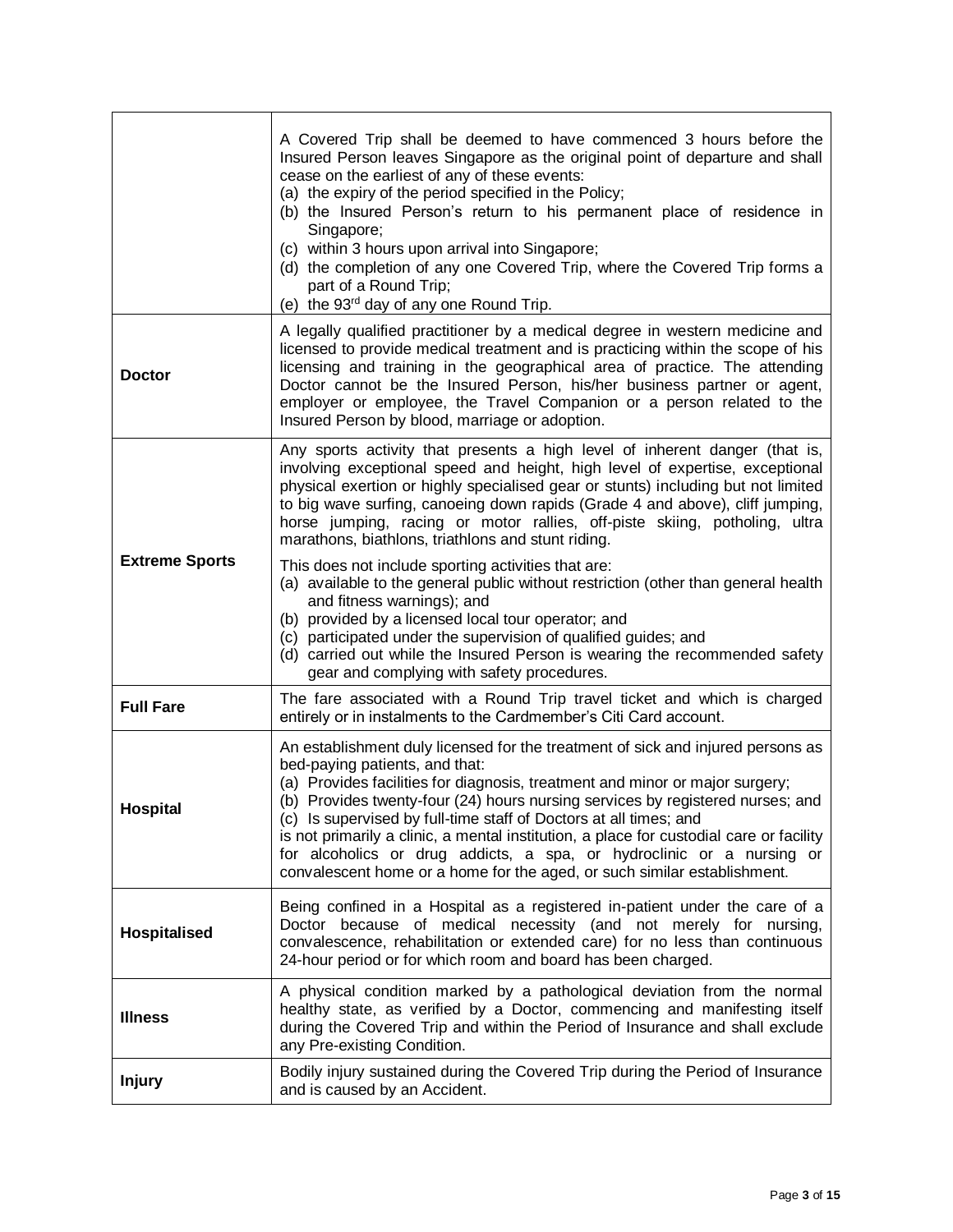| <b>Insured Person</b>                   | (a) A person who is at least 21 years old and up to 75 years old at the<br>commencement of the Covered Trip, who is covered under this Policy and<br>a Cardmember of a valid Citi Card account as:<br>The principal or supplementary cardholder of a Citi Card issued in<br>his/her name (hereinafter called Insured Cardmember), or<br>The legal spouse of the Insured Cardmember traveling together on the<br>same trip and with the Full Fare also charged to the Citi Card.<br>(b) The Child(ren) of the Insured Cardmember who is traveling together on the<br>same Covered Trip with the Insured Cardmember, and the Full fare<br>wherever applicable, for such child is also charged to the Citi Card.<br>Citibank shall have the sole discretion to decide whether the Cardmember<br>whose Citi Card account has been suspended shall be regarded an Insured<br>Cardmember of a valid Citi Card account. |  |  |
|-----------------------------------------|------------------------------------------------------------------------------------------------------------------------------------------------------------------------------------------------------------------------------------------------------------------------------------------------------------------------------------------------------------------------------------------------------------------------------------------------------------------------------------------------------------------------------------------------------------------------------------------------------------------------------------------------------------------------------------------------------------------------------------------------------------------------------------------------------------------------------------------------------------------------------------------------------------------|--|--|
| <b>Loss of Fingers or</b><br>Toes       | οf<br>Loss<br>complete<br>through<br>above<br>the<br>use<br>severance<br>or<br>or<br>metacarpophalangeal joints or metatarsophalangeal joints.                                                                                                                                                                                                                                                                                                                                                                                                                                                                                                                                                                                                                                                                                                                                                                   |  |  |
| <b>Loss of Hearing</b>                  | Permanent irrecoverable loss of hearing where:<br>If a $dB$ = Hearing loss at 500 Hertz<br>٠<br>If $b$ dB = Hearing loss at 1000 Hertz<br>٠<br>If $c$ dB = Hearing loss at 2000 Hertz<br>٠<br>If $d$ dB = Hearing loss at 4000 Hertz<br>٠<br>$1/6$ of (a+2b+2c+d) is above 80dB.<br>٠                                                                                                                                                                                                                                                                                                                                                                                                                                                                                                                                                                                                                            |  |  |
| <b>Loss of Limb</b>                     | Loss by physical severance of a hand at or above the wrist or of a foot at or<br>above the ankle.                                                                                                                                                                                                                                                                                                                                                                                                                                                                                                                                                                                                                                                                                                                                                                                                                |  |  |
| <b>Loss of Sight</b>                    | The entire irrecoverable loss of sight, and which is beyond remedy by any form<br>of medical treatment.                                                                                                                                                                                                                                                                                                                                                                                                                                                                                                                                                                                                                                                                                                                                                                                                          |  |  |
| <b>Loss of Speech</b>                   | The disability in articulating any 3 of the 4 sounds which contribute to the<br>speech such as the Labial sounds, the Alveololabial sounds, the Palatal<br>sounds and the Velar sounds or total loss of vocal cord or damage of speech<br>centre in the brain resulting in Aphasia.                                                                                                                                                                                                                                                                                                                                                                                                                                                                                                                                                                                                                              |  |  |
| <b>Medical Expenses</b>                 | Expenses necessarily and reasonably incurred for medical or surgical<br>treatment of bodily Injury or Illness covered by this Policy. All treatments<br>including specialist treatment must be prescribed by a Doctor and shall not<br>exceed the usual level of charges for similar treatment or medical supplies in<br>the location where the expenses are incurred had this insurance not existed.                                                                                                                                                                                                                                                                                                                                                                                                                                                                                                            |  |  |
| <b>Pre-Existing</b><br><b>Condition</b> | Any Injury or Illness for which the Insured Person has:<br>(a) received medical advice, treatment, diagnosis, consultation or prescribed<br>drugs within 365 days preceding the Covered Trip; or<br>(b) for which medical advice or treatment was recommended by a Doctor<br>within 365 days preceding the Insured Person's Covered Trip.                                                                                                                                                                                                                                                                                                                                                                                                                                                                                                                                                                        |  |  |
| <b>Permanent</b>                        | Lasting 365 consecutive days from the date of Accident and at the expiry of<br>that period being beyond hope of improvement.                                                                                                                                                                                                                                                                                                                                                                                                                                                                                                                                                                                                                                                                                                                                                                                     |  |  |
| Policyholder                            | Citibank Singapore Ltd and named as such in the Policy Schedule and who<br>makes a declaration on behalf of all persons insured under this Policy.                                                                                                                                                                                                                                                                                                                                                                                                                                                                                                                                                                                                                                                                                                                                                               |  |  |
| <b>Public Place</b>                     | Any place to which the public has access to, including but not limited to shops,<br>airports, trains stations, bus stations, streets, hotel foyers and grounds,<br>restaurants, beaches, public toilets and any other place to which the public has<br>access.                                                                                                                                                                                                                                                                                                                                                                                                                                                                                                                                                                                                                                                   |  |  |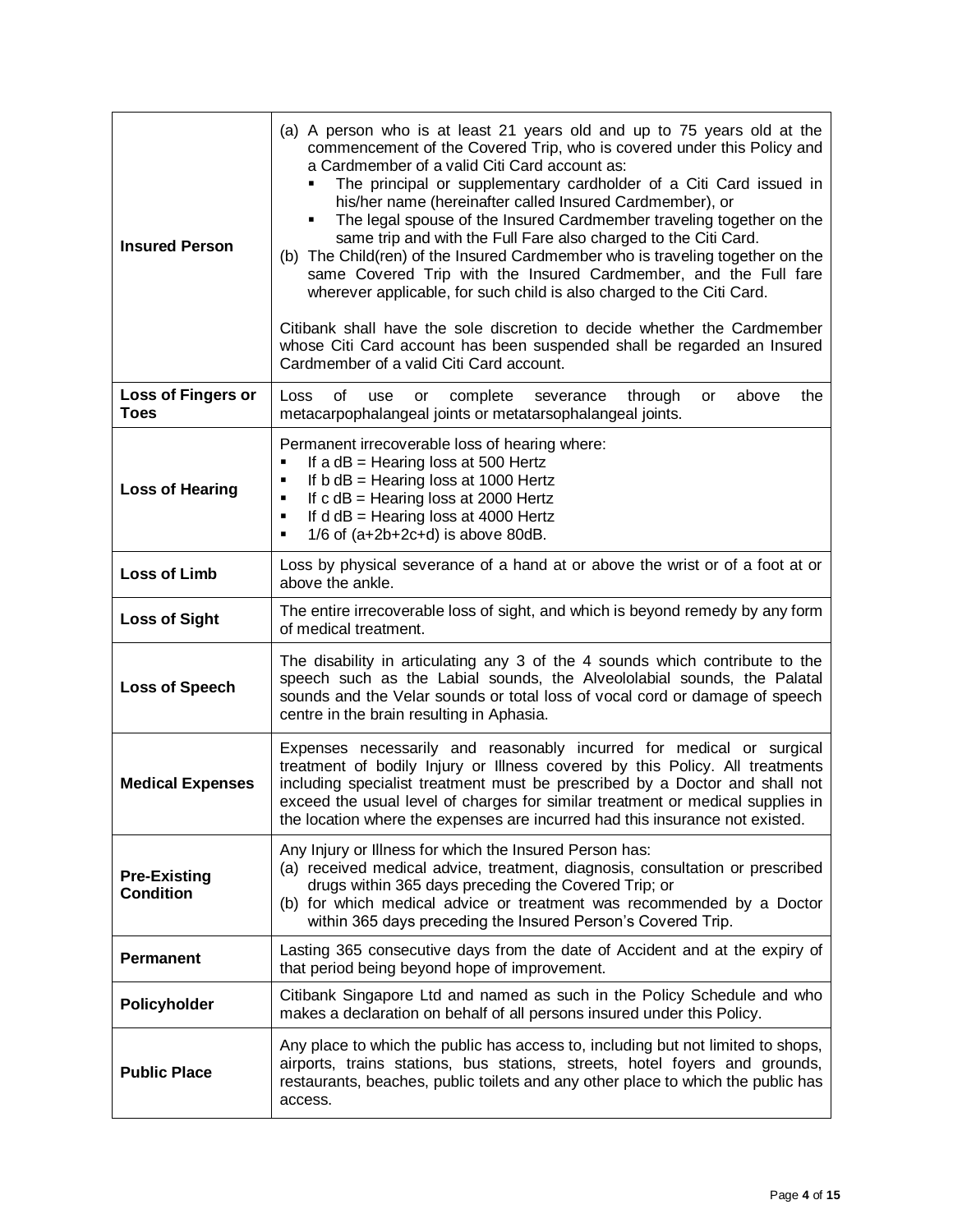| Physiotherapist                              | A person who is legally qualified by an accredited qualification in<br>physiotherapy and who is registered to practice as a Physiotherapist within the<br>scope of his/her licensing and training in the geographical area of practice.<br>The Physiotherapist cannot be the Insured Person, his/her business partner or<br>agent, employer or employee, the Travel Companion or a person related to the<br>Insured Person by blood, marriage or adoption. |  |
|----------------------------------------------|------------------------------------------------------------------------------------------------------------------------------------------------------------------------------------------------------------------------------------------------------------------------------------------------------------------------------------------------------------------------------------------------------------------------------------------------------------|--|
| <b>Relative</b>                              | The Insured Person's legal spouse, Children, parents, parents-in-law, siblings,<br>grandparents, grandparents-in-law and grandchildren.                                                                                                                                                                                                                                                                                                                    |  |
| <b>Round Trip</b>                            | A trip taken by an Insured Person departing from and returning back to<br>Singapore, as shown by an Insured Person's travel ticket.                                                                                                                                                                                                                                                                                                                        |  |
| Serious Injury or<br><b>Serious Illness</b>  | Whenever applied to the Insured Person, is one who is certified by the Doctor<br>as being unfit to travel. When applied to the Relative of the Insured Person, it<br>will mean Injury or Illness certified by the attending Doctor as life threatening.                                                                                                                                                                                                    |  |
| <b>Total Permanent</b><br><b>Disablement</b> | (a) Total disability of a permanent nature that prevents the Insured Person<br>from employment of any and every kind; and<br>(b) Lasting a continuous and uninterrupted period of at least 365 days and at<br>the expiry of that period being beyond hope of improvement.                                                                                                                                                                                  |  |
| <b>Travel Companion</b>                      | The person(s) booked to accompany an Insured Person on the entire Covered<br>Trip outside Singapore.                                                                                                                                                                                                                                                                                                                                                       |  |
| We/Our/Us                                    | AXA Insurance Pte. Ltd.                                                                                                                                                                                                                                                                                                                                                                                                                                    |  |

# **PART II – BENEFITS**

# **SECTION 1 – ACCIDENTAL DEATH & PERMANENT DISABLEMENT IN COMMON CARRIER**

Whilst the Policy is in force and if the Insured Person, traveling (including boarding or alighting) as a fare paying passenger in a Common Carrier on a Covered Trip outside Singapore, suffers Injury caused by an Accident which results in death and/or permanent disablement as specified below, within 182 days from the date of Accident, We will pay the Insured Person the relevant Sum Insured specified in the Scale of Compensation below:

| <b>Scale of Compensation</b> |                                                                                                                                                                                         | <b>Proportion of the</b><br><b>Sum Insured</b> |
|------------------------------|-----------------------------------------------------------------------------------------------------------------------------------------------------------------------------------------|------------------------------------------------|
| 1                            | Accidental death                                                                                                                                                                        | 100%                                           |
| $\overline{2}$               | <b>Permanent Total Disablement</b>                                                                                                                                                      | 100%                                           |
| 3                            | Permanent Loss of or Loss of Use of two Limbs                                                                                                                                           | 100%                                           |
| 4                            | Permanent Loss of or Loss of Use of one limb                                                                                                                                            | 100%                                           |
| 5                            | Permanent Loss of Sight of both eyes                                                                                                                                                    | 100%                                           |
| 6                            | Permanent Loss of the following and not both as a result of the same Injury:<br>Loss of or Loss of Use of Sight of one eye<br>a)<br>Loss of or Loss of Use of the Lens of one eye<br>b) | 50%<br>50%                                     |
| $\overline{7}$               | Permanent Loss of or Loss of Use of one limb and Sight of one eye                                                                                                                       | 100%                                           |
| 8                            | Permanent Loss of speech and hearing                                                                                                                                                    | 100%                                           |
| 9                            | Permanent and incurable insanity                                                                                                                                                        | 100%                                           |
| 10                           | Permanent Loss of hearing:<br>Both ears<br>a)<br>One ear<br>b)                                                                                                                          | 75%<br>25%                                     |
| 11                           | Permanent Loss of speech                                                                                                                                                                | 50%                                            |
| 12                           | Permanent Loss of or Loss of Use of four fingers and thumb of:<br>Right hand<br>a)<br>Left hand<br>b)                                                                                   | 70%<br>50%                                     |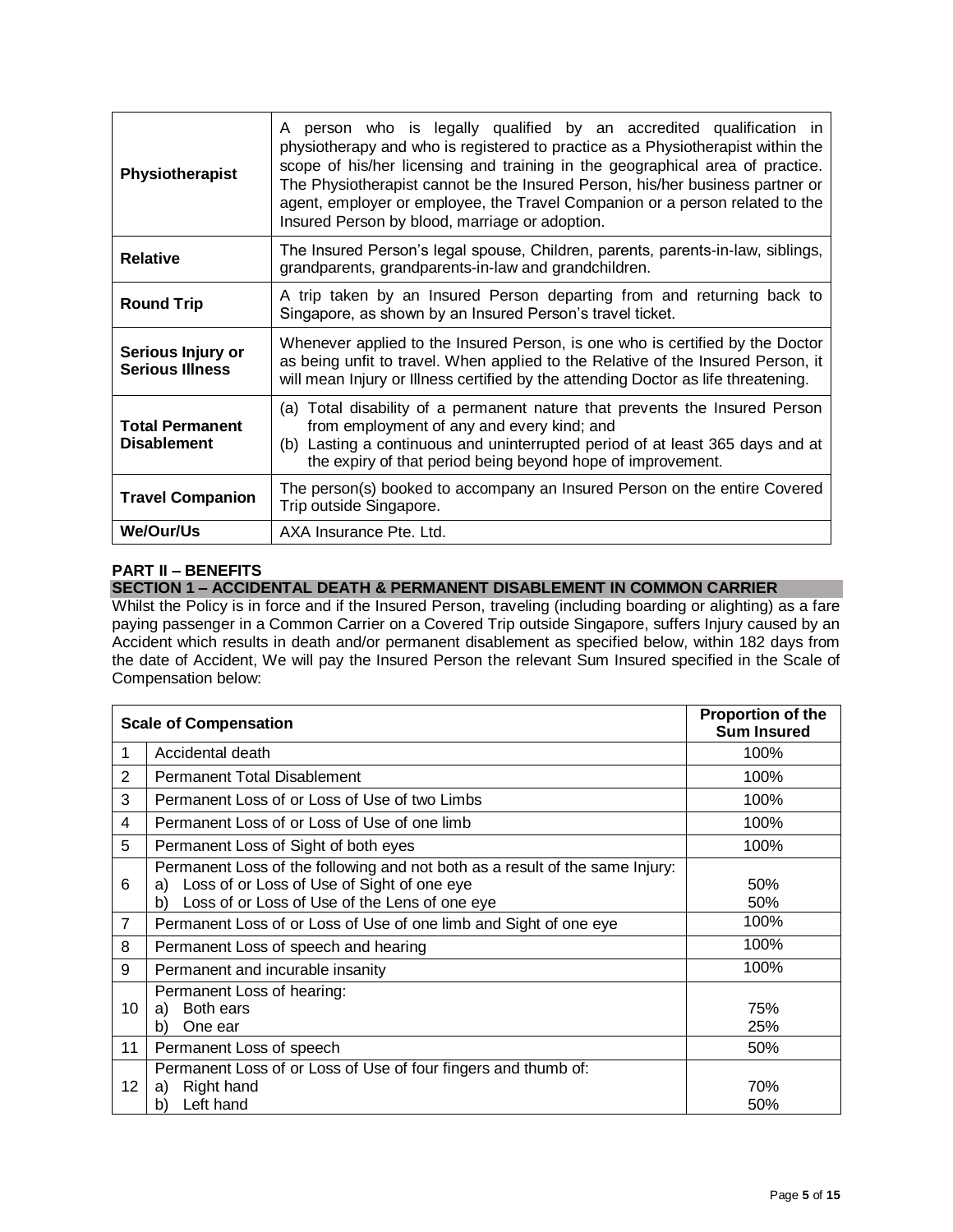|    | Permanent Loss of or Loss of Use of four fingers of:          |      |
|----|---------------------------------------------------------------|------|
| 13 | Right hand<br>a)                                              | 40%  |
|    | Left hand<br>b)                                               | 30%  |
|    | Permanent Loss of or Loss of Use of one thumb of:             |      |
| 14 | Both right phalanges<br>a)                                    | 30%  |
|    | One right phalanx<br>b)                                       | 15%  |
|    | Both left phalanges<br>C)                                     | 20%  |
|    | One left phalanx<br>d)                                        | 10%  |
|    | Permanent Loss of or Loss of Use of fingers of:               |      |
| 15 | Three right phalanges<br>a)                                   | 10%  |
|    | Two right phalanges<br>b)                                     | 7.5% |
|    | One right phalanx<br>C)                                       | 5%   |
|    | Three left phalanges<br>d)                                    | 7.5% |
|    | Two right phalanges<br>e)                                     | 5%   |
|    | f)<br>One left phalanx                                        | 2%   |
|    | Permanent Loss of or Loss of Use of toes of:                  |      |
|    | All – one foot<br>a)                                          | 15%  |
| 16 | Great toe - two phalanges<br>b)                               | 5%   |
|    | Great toe - one phalanx<br>C)                                 | 3%   |
|    | Other than great toe, each toe<br>d)                          | 1%   |
| 17 | 10%<br>Fractured leg or patella with established non-union    |      |
| 18 | Shortening of leg by at least 5cm<br>7.5%                     |      |
|    | Third Degree Burns                                            |      |
|    | Damage as % of Total Body Surface Area<br>Area                |      |
|    | Equal to or greater than 2% but less than 5%<br>Head          | 50%  |
|    | Equal to or greater than 5% but less than 8%                  | 75%  |
| 15 | Equal to or greater than 8%                                   | 100% |
|    | Equal to or greater than 10% but less than 15%<br><b>Body</b> | 50%  |
|    | Equal to or greater than 15% but less than 20%                | 75%  |
|    | Equal to or greater than 20%                                  | 100% |

# **Special Conditions applicable to Section 1: -**

- (a) The total compensation payable in respect of disabilities due to the same Injury is the total sum of the various percentages. For the avoidance of doubt, such total compensation payable shall not exceed 100% of the Sum Insured as specified in the Policy Schedule and thereafter We shall bear no further liability under the Policy in respect of the same Insured Person for any other Injury sustained.
- (b) In cases where the Insured Person is left-handed, the compensation payable under items 12 to 14 shall be reversed whereby the greater compensation shall apply to the left hand and parts thereof.

# **SECTION 2 – MEDICAL COVER**

## **2(a) MEDICAL EXPENSES (INCLUDING DENTAL TREATMENT)**

Whilst the Policy is in force and if the Insured Person sustains Injury or Illness whilst on a Covered Trip that directly results in treatment administered by a Doctor, We will reimburse the Insured Person, the Medical Expenses up to the specified limit.

Our maximum liability for Medical Expenses incurred whilst on a Covered Trip outside Singapore for:

- Treatment by a Chiropractor or Physiotherapist is S\$200 per Accident; and
- TCM treatment by a Chinese Physician is S\$200 per Accident.

This section also covers medical treatment in Singapore for Injury or Illness which the Insured Person had sustained whilst on the Covered Trip outside Singapore. The time limit for seeking such medical treatment is as follows: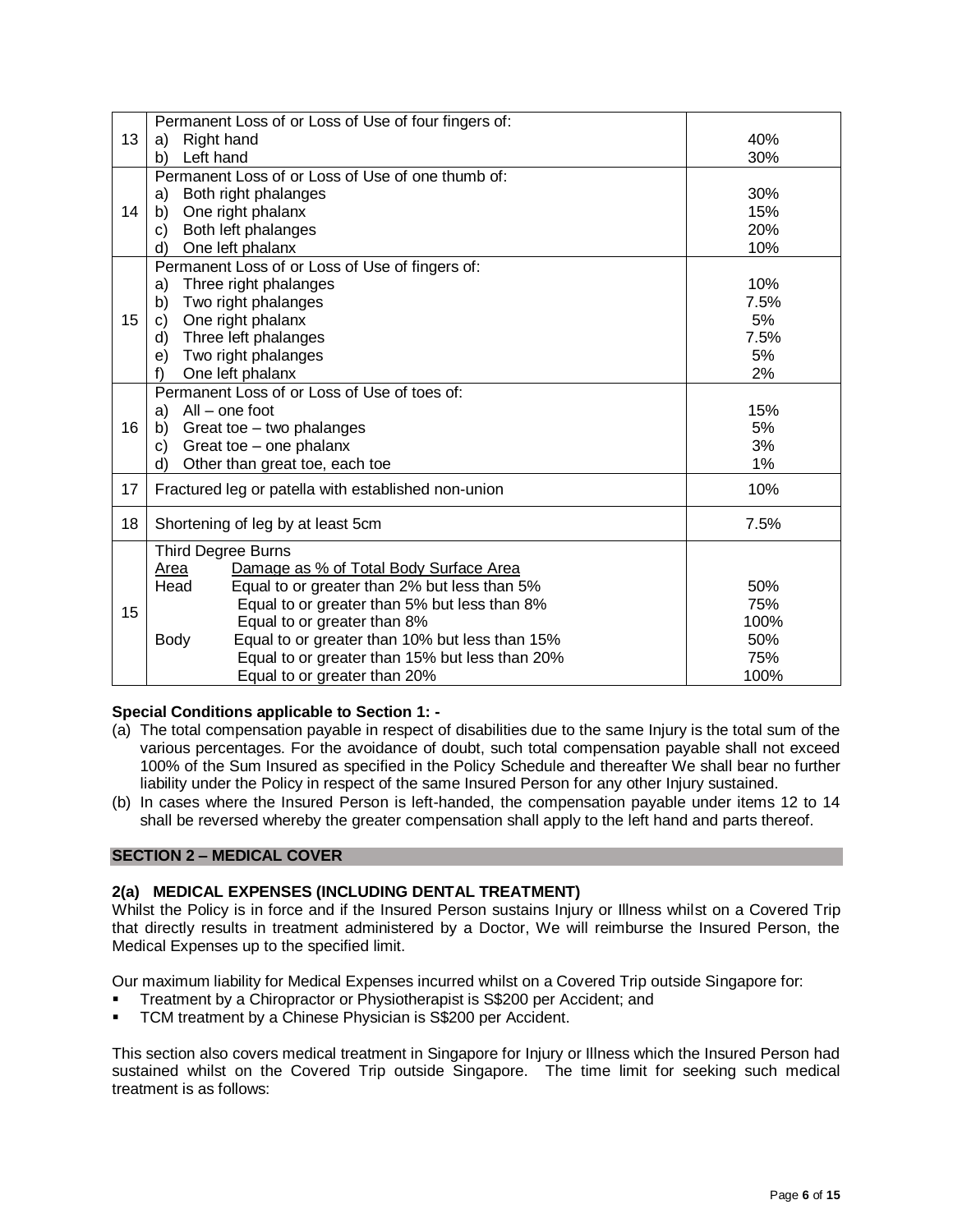- 1. If prior medical treatment has not been sought during the Covered Trip outside Singapore, the Insured Person must seek medical treatment in Singapore within 3 days of his/her return to Singapore. From the date of first treatment in Singapore, the Insured Person has up to 21 days to continue with the follow-up medical treatment in Singapore or up to 5% of the maximum applicable limit under Section 2(a), whichever occurs first.
- 2. If medical treatment had already been sought during the Covered Trip outside Singapore, the Insured Person has up to 21 days upon return to Singapore to continue medical treatment in Singapore or 5% of the maximum applicable limit under Section 2(a), whichever occurs first.

The maximum amount payable under Section 2(a) for an Insured Person who is aged 70 years and above is up to 2.5% of the maximum applicable limit.

If the Insured Person is entitled to a refund of all or part of the Medical Expenses from any other source, We will only pay the amount of Medical Expenses over and above the refunded amount up to the applicable limit.

For the purpose of this insurance, '**Dental Treatment**' shall mean a treatment that is medically necessary to restore sound and natural teeth due solely to an Accident and is carried out by a qualified and licensed dentist.

# **2(b) EMERGENCY MEDICAL EVACUATION AND REPATRIATION**

Whilst the Policy is in force and if the Insured Person suffers Injury or Illness whilst on a Covered Trip outside Singapore and the AAS medical team certifies it medically necessary to transfer him/her to another location for medical treatment, AAS will arrange for the evacuation by the most appropriate means, based on the medical severity of his/her condition.

If AAS medical team certifies that the Insured Person's medical condition allows for repatriation back to Singapore as a regular passenger on a Common Carrier after the treatment whilst on a Covered Trip, AAS will arrange and pay for:

- The repatriation to Singapore under medical supervision by appropriate means of transport; and
- Any supplementary cost of transportation to and from the airport.

Provided that:

- 1. All decisions pertaining to the means of transportation and the final destination shall be made by AAS and will be based solely on medical necessity. All costs for emergency medical evacuation will be borne by AAS;
- 2. The Insured Person surrenders any unused portion of his/her travel ticket to AAS;
- 3. Any decision on the repatriation is made exclusively by both the attending Doctor and AAS medical team.

# **2(c) DIRECT REPATRIATION OF MORTAL REMAINS**

Whilst the Policy is in force and if the Insured Person suffers death whilst on a Covered Trip, AAS will arrange and pay for:

- The cost of transporting the mortal remains back to Singapore or to an alternative destination (if upon the request of the personal representative); or
- The cost of local burial in the country that he/she was visiting.

Our maximum liability under Section 2(c) is the cost of transporting the mortal remains to Singapore.

AAS will also pay the associated reasonable costs of a basic casket, embalmment and cremation (if so elected) excluding expenses related to any religious ceremony or rites.

# **Additional exclusions applicable to Sections 2(b) and 2(c):**

In addition to the General Exclusions, We will not pay for any claim in respect of:

1. Medical evacuation or repatriation that is not approved or arranged by AAS or its authorised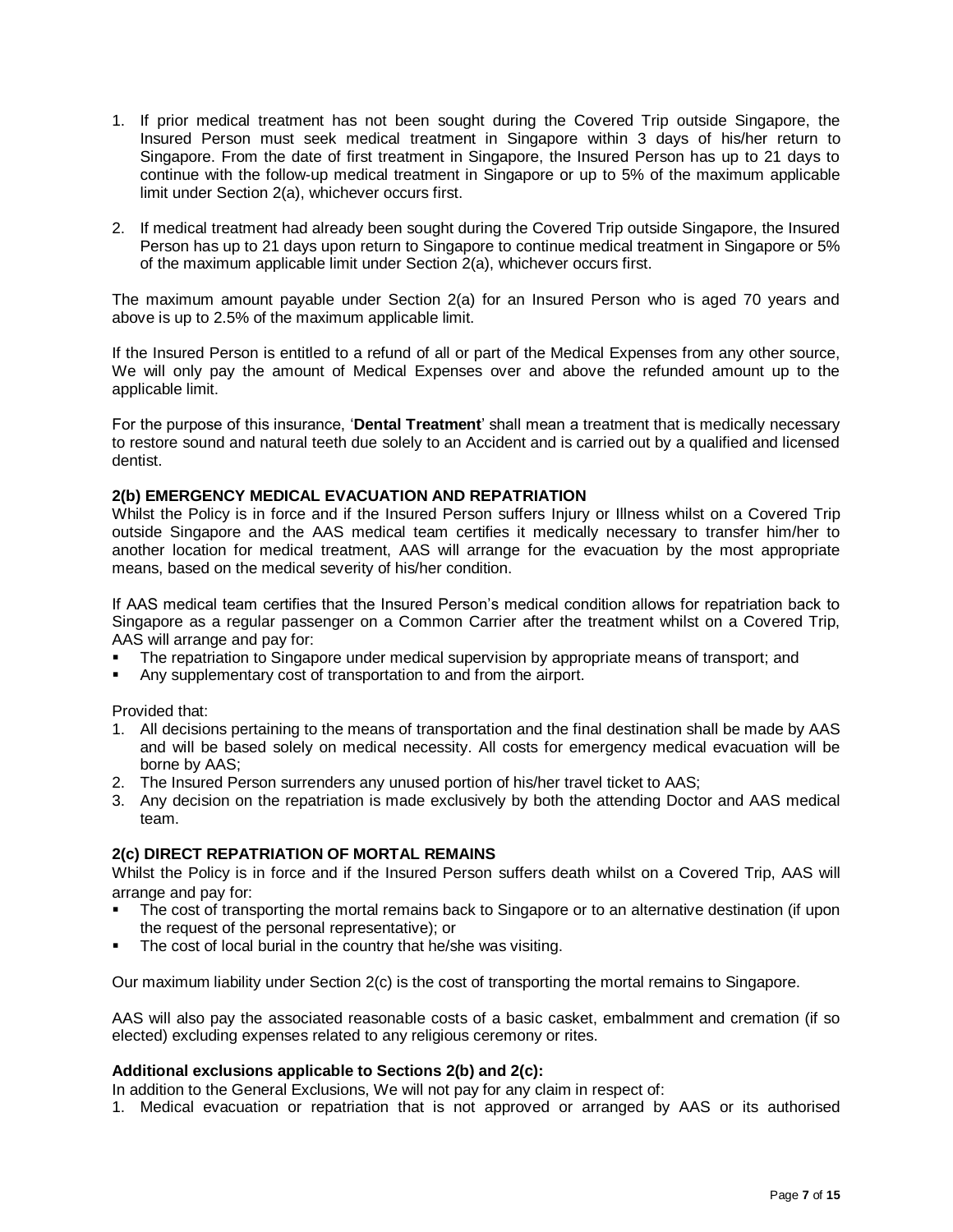representatives, unless such expenses were necessarily incurred as AAS could not be contacted during the Emergency. In such event, We will only reimburse the expenses incurred for the services that AAS would have provided under the same circumstances.

- 2. Any event or treatment occurring when the Insured Person is in Singapore.
- 3. The cost of burial and any other expenses incurred in Singapore.
- 4. Any expenses already included in the cost of the Covered Trip.

## **SECTION 3 – TRAVEL INCONVENIENCES**

**The benefits under Section 3 are applicable only to the Insured Cardmember and will not apply to the legal spouse or Children even if they are traveling together with the Insured Cardmember on the same Covered Trip.** 

# **3(a) LOSS OF PERSONAL BAGGAGE**

Whilst the Policy is in force and if the Insured Cardmember sustains loss of or damage to personal baggage taken on the Covered Trip outside of Singapore arising from circumstances beyond the control of the Insured Cardmember at the planned destination, We will reimburse the Insured Cardmember up to S\$1,000 for the loss.

Personal Baggage includes clothing and personal effects worn or carried on the Insured Cardmember in suitcases and like receptacles. All items must be owned by or in the custody of the Insured Cardmember.

Our maximum liability is S\$500 in respect of any one article or pair or set of articles. A pair or set of items is treated as one item (e.g. a pair of shoes, a camera and its standard accompanying lens and accessories).

Our maximum liability is S\$1,000 for Laptop Computer subject to a limit of 1 unit of Laptop Computer per Covered Trip.

At Our sole discretion, We may settle any claim by payment, repair or replacement based on their value at the time of loss and subject to wear and tear and depreciation. Electronic items that are purchased less than 1 year from the date of Accident will not be subject to depreciation if the Insured Cardmember is able to produce the original receipts or warranty cards at the point of claim.

Provided that:

- 1. Each loss must be reported to the police or relevant authority such as hotel and airline management having jurisdiction at the place of the loss within 24 hours from the incident. Any claim must be substantiated by written documentation from such authorities.
- 2. The Insured Cardmember must take every possible precaution for the safety of his/her personal effects and baggage to ensure that they are not left unattended in a Public Place.
- 3. If the Insured Cardmemberis able to prove that an article is beyond economical repair, a claim will be dealt with as if the article had been lost.

'**Laptop Computer**' shall mean the complete laptop computer including accessories that come as standard equipment with the laptop. Any handheld computers, tablets or similar devices are excluded from this category.

## **Additional exclusions applicable to Section 3(a)**

In addition to the General Exclusions, We will not pay for any claim in respect of:

- (a) The following classes of property: animals, any vehicles with a motor (including their accessories), snow skis, perishables and consumables, household items, artifacts, paintings, objects of art, computers (including handheld computers), jewellery or gem stones, watches, contact or corneal lenses, musical instruments, bridges for tooth or dentures.
- (b) Wear and tear, gradual deterioration, moths, vermin or inherent damage.
- (c) Articles that are insured under any other insurance policy, or reimbursed by any other carrier, hotel or any other party.
- (d) Articles that are sent in advanced, mailed or shipped separately.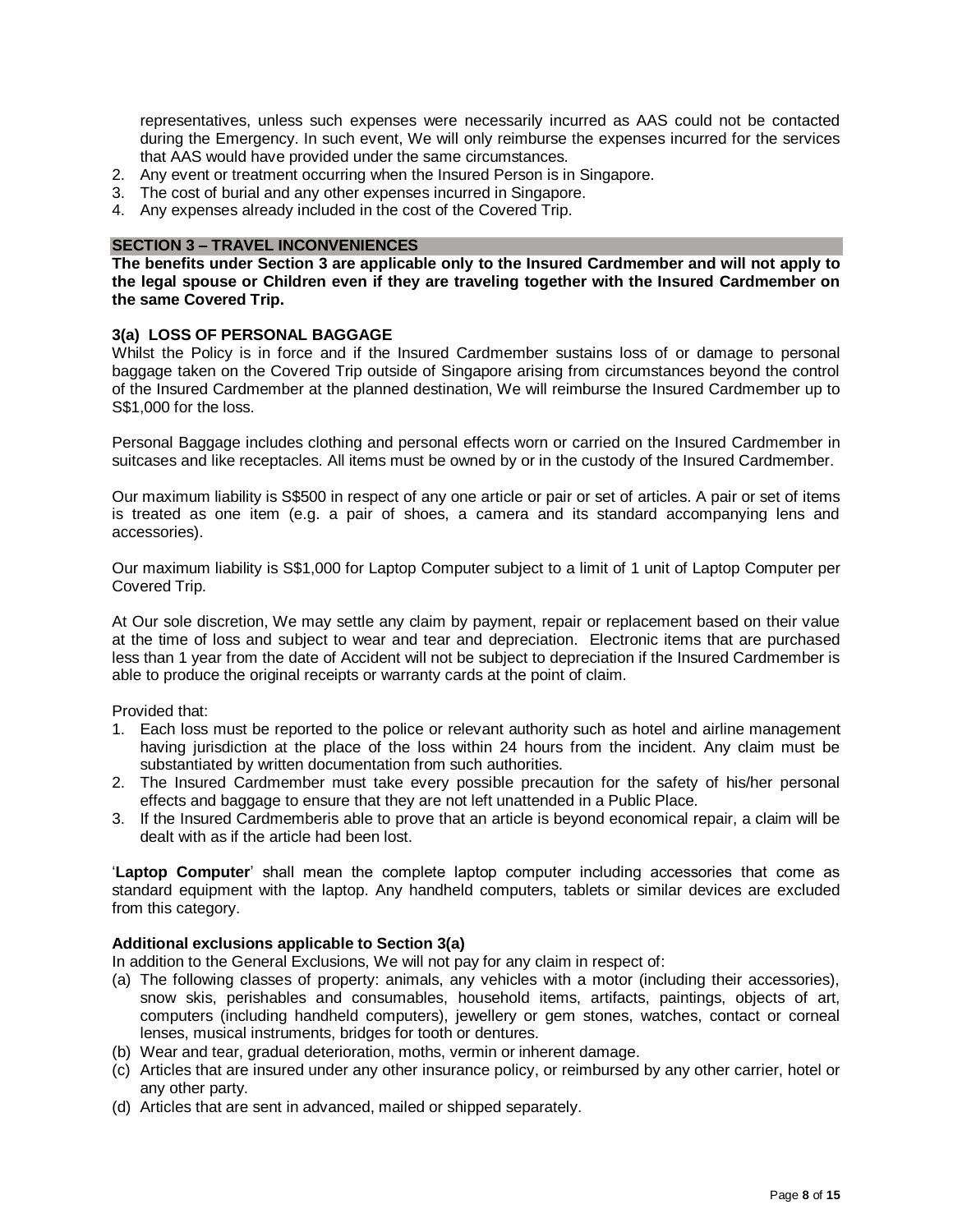- (e) Business goods or samples or equipment of any kind.
- (f) Data recorded on tapes, cards, discs or otherwise.
- (g) Money or any cards, coupons or stamps with monetary value, any documents, identity cards and driving licenses, travel documents.
- (h) Fragile or brittle articles such as wine, glass bowls and fine china.
- (i) Mysterious disappearance.

# **N.B. This Policy will only pay for claims from either Section 3(a) or 3(b) for the same event but not from both.**

# **3(b) BAGGAGE DELAY**

Whilst the Policy is in force and if the Insured Cardmember's checked-in baggage whilst in the custody of the Common Carrier arrived late at the baggage pick-up point of the scheduled destination outside Singapore on a Covered Trip, We will pay S\$100 for every full 8 consecutive hours of delay up to the maximum applicable limit.

The number of hours of delay must be verified in writing by the Common Carrier.

For the avoidance of doubt, this benefit is calculated independently of the number of pieces of baggage owned by the Insured Cardmember and the Insured Cardmember may only make one claim under this Section 3(b) for any one event.

# **N.B. This Policy will only pay for claims from either Section 3(a) or 3(b) for the same event but not from both.**

# **3(c) FLIGHT DELAY**

Whilst the Policy is in force and if the scheduled Common Air Carrier in which the Insured Cardmember is scheduled to travel in is delayed for at least 8 consecutive hours from the scheduled departure time whilst on the Covered Trip outside Singapore, We will pay S\$100 for every full 8 consecutive hours of delay up to a maximum of S\$500.

# **Additional exclusions applicable to Section 3(c)**

In addition to the General Exclusions, We will not pay for any claim in respect of:

- 1. Delay arising from the fault of the Insured Cardmember.
- 2. Failure to obtain verification in writing from the Common Air Carrier on the number of hours of delay.
- 3. Delay arising from known circumstances on the date the Covered Trip is arranged.
- 4. Delay arising from any onward connecting flight.

# **3(d) TRIP CANCELLATION**

Whilst the Policy is in force and if the Insured Cardmember has to unavoidably cancel the Covered Trip due to any of these events occurring within 30 days (except for item (c) below) before the date of departure:

- (a) death or Serious Injury or Serious Illness of the Insured Cardmember, Relative or Travel Companion;
- (b) compulsory quarantine of the Insured Cardmember, Relative or Travel Companion;
- (c) unexpected strike, riot or civil commotion beyond the control of the Insured Cardmember at the planned destination;
- (d) serious damage to the Insured Cardmember's principal residence due to fire or flood or theft by forcible entry within 1 week before the departure date and which requires the Insured Cardmember to be present at the premises on the departure date;
- (e) witness summons or jury service.

We will reimburse the Insured Cardmember up to \$500 for the air travel fare and/or accommodation expenses that the Insured Cardmember has paid in advance and which are not recoverable from any other source.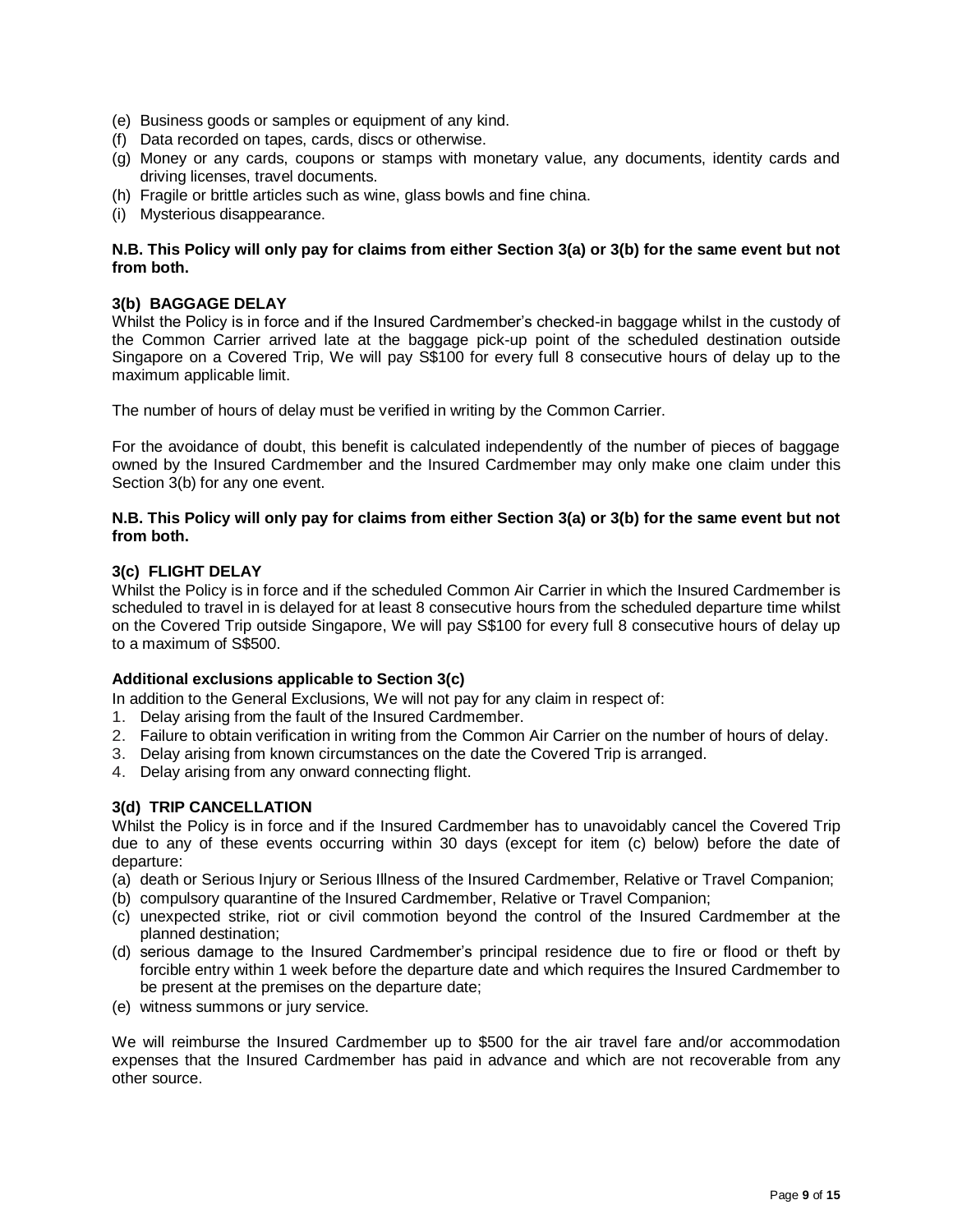Coverage is effective only if the expenses are incurred before the Insured Cardmember becomes aware of any circumstances that could lead to the disruption of the Covered Trip.

# **Additional exclusions applicable to Section 3(d)**

In addition to the General Exclusions, We will not pay for any claim in respect of:

- 1. Expenses incurred or payments made after the Period of Insurance.
- 2. Loss that is caused by government regulations or control.
- 3. Any reward points or holiday points that the Insured Cardmember has used to pay for any part of the Covered Trip which may be unrecoverable.

# **3(e) TRIP INTERRUPTION**

Whilst the Policy is in force and if the Insured Cardmember is Hospitalised whilst on a Covered Trip outside Singapore for more than 5 consecutive days, We will reimburse the Insured Cardmember up to \$500 for the unused portion for any loss of travel (economy airfare, rail road or sea transport fare) and/or accommodation expenses paid in advance which is not recoverable from any other source.

## **PART III : GENERAL PROVISIONS**

#### **1. Strike, Riot or Civil Commotion**

This Policy is extended to cover the Insured Person against Accidental death or Injury as a result of strike, riot or civil commotion whilst on the Covered Trip outside Singapore provided that such event did not arise from the Insured Person's collaboration or provocation of such act or if such act could reasonably have been avoided by the Insured Person.

## **2. Unprovoked Hijack, Murder and Assault**

This Policy is extended to cover the Insured Person against Accidental death or Injury as a result of Hijack, murder or assault whilst on the Covered Trip outside Singapore provided that such event did not arise from the Insured Person's collaboration or provocation of such act.

For the purpose of this insurance, '**Hijack**' shall mean any seizure or exercise of control by force or violence or threat of force or violence and with wrongful intent, of the Common Carrier or Common air Carrier.

### **3. Suffocation by smoke, poisonous fumes, gas and drowning**

This Policy is extended to cover the Insured Person against Accidental death or Injury as a result of suffocation by smoke, poisonous fumes, gas or drowning whilst on the Covered Trip outside Singapore, provided that such event did not arise from an Insured Person's willful and intentional act.

#### **4. Exposure**

This Policy is extended to cover the Insured Person against death as a result of him/her being unavoidably exposed to the natural elements due solely to an Accident whilst on the Covered Trip outside Singapore.

## **5. Disappearance**

If the Insured Person disappears whilst on the Covered Trip outside Singapore following the sinking or wrecking of the Common Carrier which he/she was travelling in and after one year, the body has not been found and it is reasonable to believe that such Insured Person has suffered death due to an Accident, We will pay the death benefit under Section 1, provided that if the Insured Person is subsequently found to be living, any sum paid shall be immediately refunded to Us.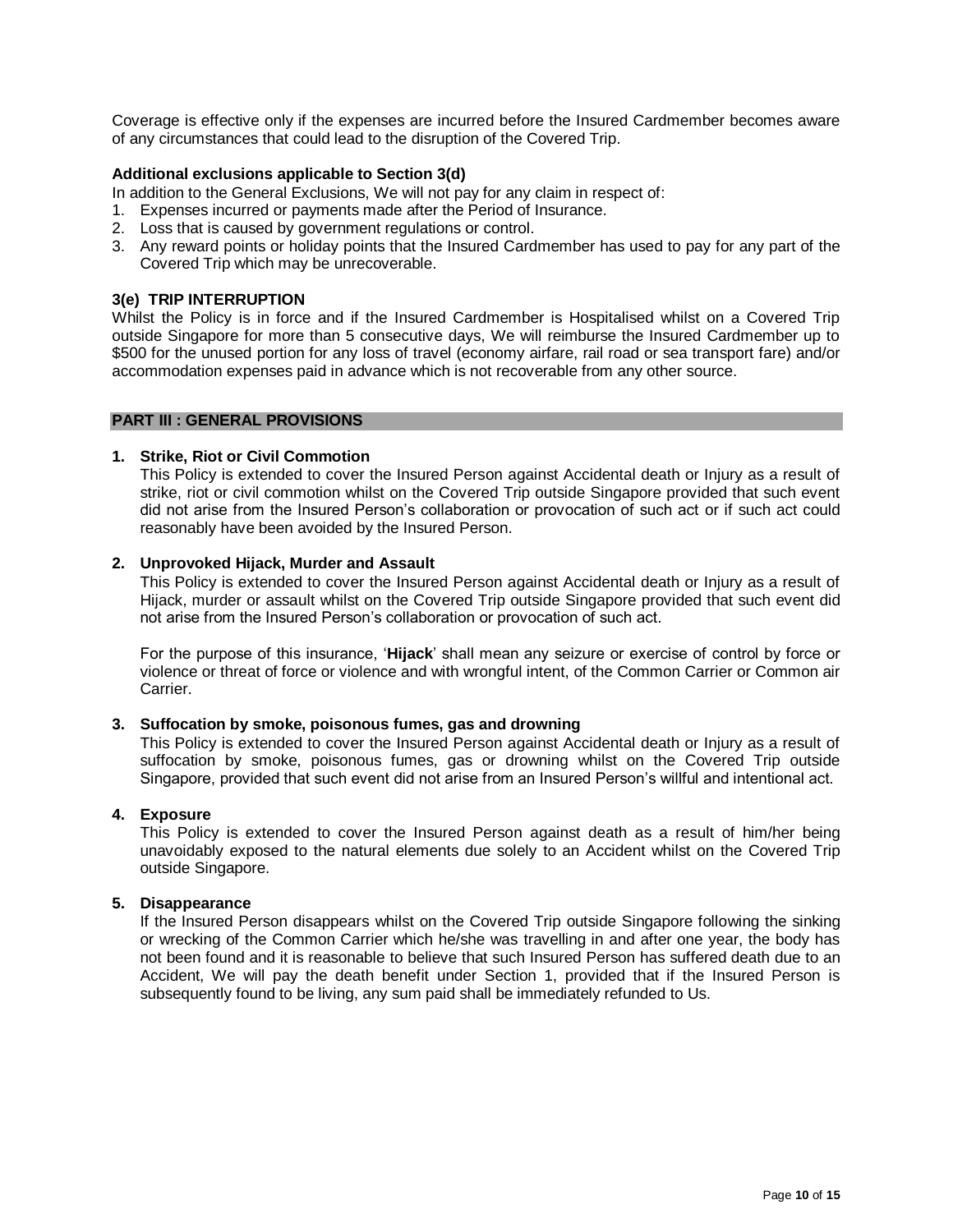# **PART IV : GENERAL EXCLUSIONS**

# **(APPLICABLE TO ALL SECTIONS OF THIS POLICY)**

We will not pay under any section of this Policy for the loss or liability directly or indirectly arising as a result of or during:

- 1. Any Pre-Existing Medical Condition, including congenital conditions.
- 2. Travelling against medical advice or where the Covered Trip is made for the purpose of obtaining medical treatment.
- 3. Pregnancy, childbirth, abortion, miscarriage and any Injury or Illness related to such conditions.
- 4. Sexually transmitted infections, AIDS, HIV infections and AIDS related infections.
- 5. Any portion of a Round trip where the travel fare that is settled via any other mode of payment other than the Citi Card issued in the name of the Insured Cardmember.
- 6. Suicide or attempted suicide; intentional self-injury; mental and nervous or sleep disorders, including but not limited to insanity.
- 7. Any willful, illegal or unlawful intentional act by the Insured Person.
- 8. Failure of the Insured Person to take reasonable precaution to safeguard his/her property or to avoid or minimize claims under this Policy.
- 9. Under the influence or effects of alcohol or drugs unless properly prescribed by a Doctor and taken as prescribed.
- 10. Action taken by any government authority including confiscation, seizure, destruction by customs and restriction.
- 11. Flying except as a fare-paying passenger in a licensed commercial aircraft.
- 12. Any sports that are played in a professional capacity or in competition involving prize money, donations, sponsorship or reward of any kind.
- 13. Participation in the following activities:
	- (a) Extreme Sports.
		- This exclusion does not apply to any of the following leisure activities parachuting, sky diving, bungee jumping, rock climbing, hang-gliding, non-competitive winter sports;
	- (b) Mountaineering that entails the use of specific climbing equipment such as crampons, pickaxes, anchors, bolts, carabineers and top-rope anchors;
	- (c) Hiking or trekking above 3500 meters sea level;
	- (d) Expedition to generally inaccessible and remote areas of a country;
	- (e) Outdoor rock climbing or abseiling;
	- (f) Racing other than on foot.
- 14. Participation in underwater activities which require the use of artificial breathing apparatus.
	- This exclusion does not apply to leisure scuba diving where:
	- diving no deeper than 30 meters under the supervision of a qualified diving instructor; or
	- the Insured Person holds a PADI certification (or the equivalent) and diving with a buddy with an equivalent certification.
- 15. Any Injury which arises in the course of the Insured Person's occupation or if the occupation falls involves the following activities:-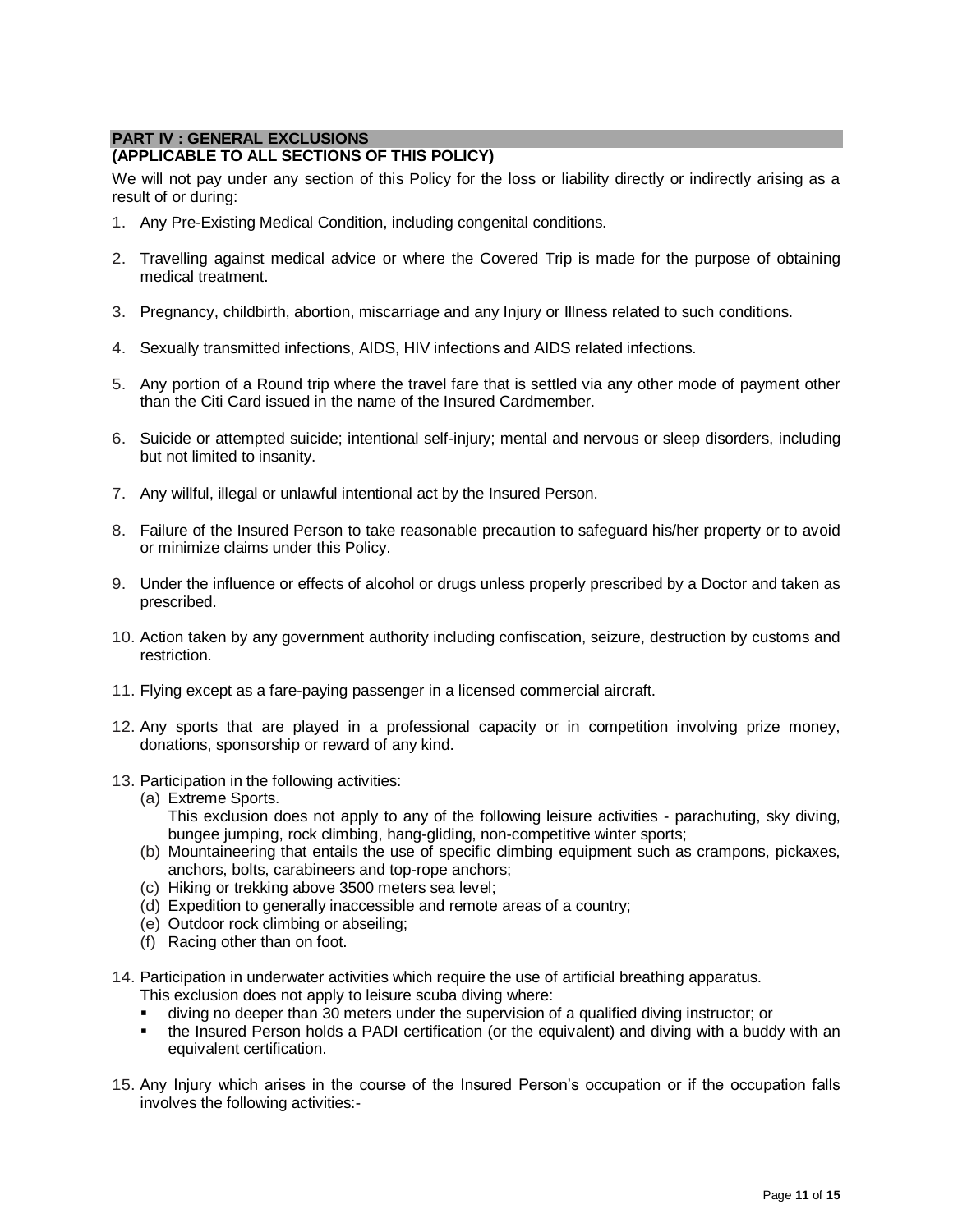- (a) Engaging in naval, military, airforce, police and civil defence services or operations,
- (b) Motor racer, entertainer, armed security guard;
- (c) Manual worker regardless of whether any machinery or tools are used (eg. construction worker and kitchen help);
- (d) Off-shore rig worker, diver, firefighter, fisherman;
- (e) Working onboard sea vessel or aircraft (eg. air crew, ship crew, shipyard worker);
- (f) Working at heights above 30 feet (eg. roofing activities, working on the scaffolding or gondola);
- (g) Underground worker, in a mine, a tunnel or quarry;
- (h) Dealing with explosives or hazardous substances.
- 16. Travelling to a country where the Singapore government has issued a travel advisory against nonessential travel. This exclusion does not apply if the Insured Person has already commenced the trip prior to the issuance of such travel advisory.
- 17. Travel in, to or through Afghanistan, Cuba, Democratic Republic of Congo, Iran, Iraq, Liberia, Sudan or Syria.
- 18. War, invasion, act of foreign enemy hostilities (whether war is declared or not), civil war, rebellion, revolution, insurrection, military or usurped power.
- 19. Ionising radiations or contamination by radioactivity from any irradiated nuclear fuel; Radioactive toxic explosives.
- 20. Consequential loss or damage of any kind.

## **PART V : GENERAL CONDITIONS**

# **(APPLICABLE TO ALL SECTIONS OF THIS POLICY)**

The Policyholder and all persons covered under this Policy must comply with the following conditions to have the full protection of the Policy.

## **1. Entire Contract and Endorsements**

This Policy, the Policy Schedule and any endorsements shall constitute the entire contract of insurance. In the event of a conflict, the terms, conditions or provisions of the Policy Schedule shall prevail. No change to the terms and conditions of this Policy shall be valid unless approved in writing by Us.

#### **2. Duty of Disclosure**

Any fraud, mis-statement or concealment in respect of this insurance or of any claim hereunder shall render this Policy null and void and any benefit due hereunder shall be or become forfeited.

## **3. Compliance with Policy Provisions**

The due observance and fulfillment of the terms and conditions of this Policy in respect of anything to be done or complied with shall be conditions precedent to Our liability. Failure to comply with any of the provisions contained in this Policy will invalidate all claims made under this Policy.

## **4. Reasonable Care**

The Insured Person shall act in a prudent manner and exercise reasonable care for the safety and supervision of his/her property as if uninsured and to prevent loss, damage, Accident, Injury or Illness.

# **5. Aggregate Limit of Liability**

The total compensation payable in respect of Section 1 under this Policy shall be limited to S\$5,000,000 whilst a number of Insured Persons are together on any one occurrence.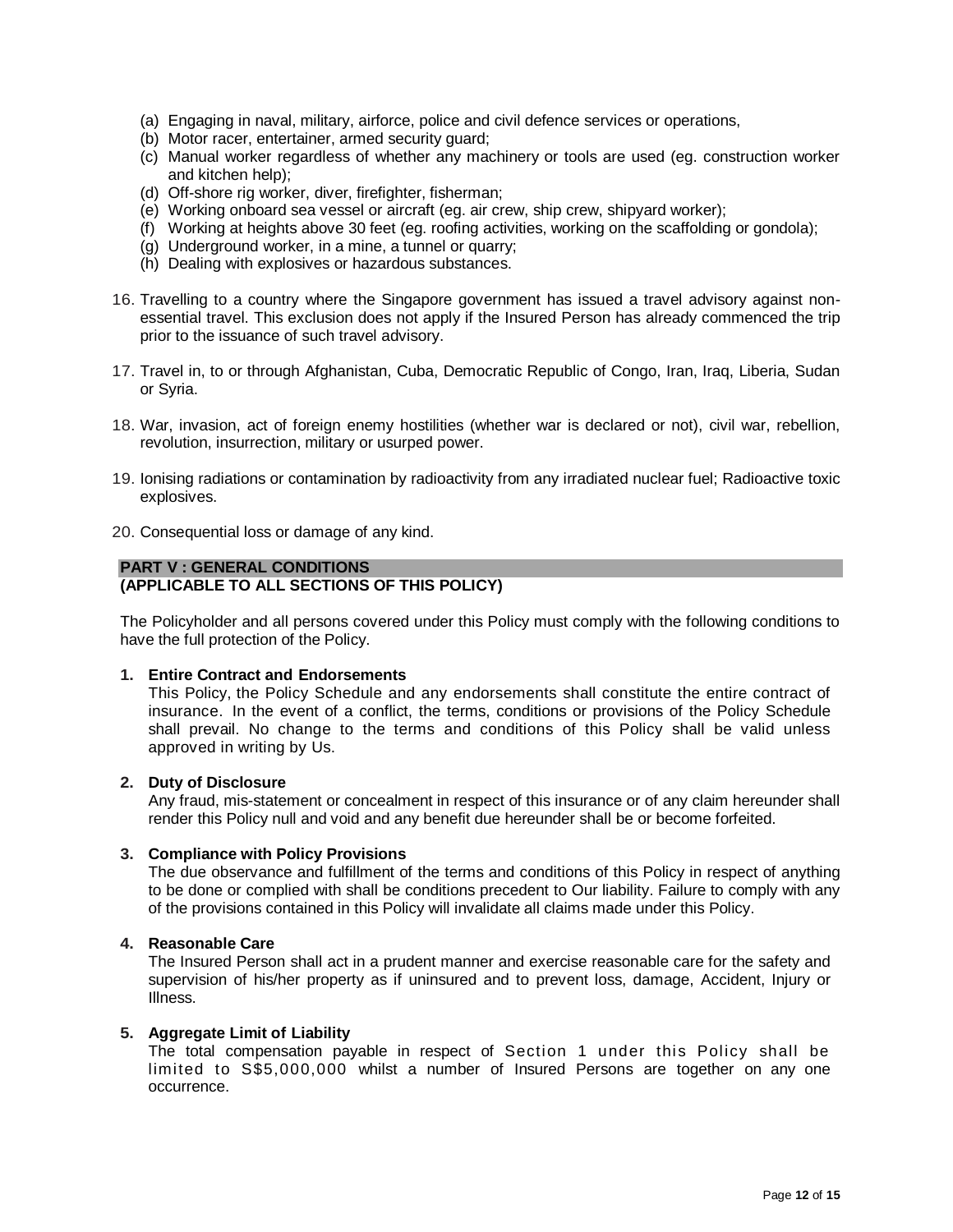In the event the aggregate compensation should exceed S\$5,000,000 the amount will be apportioned among the Insured Persons, but the sum shall not be greater than the maximum Sum Insured of each Insured Person.

# **6. Duplication of Cover**

If an Insured Person is covered under more than one travel insurance policy underwritten by Us for the same trip, coverage will only be effective for the Policy which provides the highest benefit level.

# **7. Governing Law**

This Policy shall be governed by and interpreted in accordance with Singapore Law.

## **8. Arbitration**

Any disputes arising out of this Policy shall first be referred to the Financial Industry Disputes Resolution Centre Ltd (FIDREC). If the dispute cannot be resolved by FIDREC, it shall be referred to arbitration in Singapore in accordance with the Arbitration Rules of the Singapore International Arbitration Centre ("SIAC Rules") for the time being in force, which rules are deemed to be incorporated by reference in this clause. The tribunal shall consist of one (1) arbitrator to be jointly appointed by Us and the Policyholder.

# **9. Contracts (Rights of Third Parties) Act**

A Person who is not a party to this Policy shall have no right under the Contracts (Rights of Third Parties) Act to enforce any of its terms and conditions of this Policy.

## **10. Currency**

Premiums and benefits payable under this Policy are in Singapore Dollars.

## **11. Policy Renewal**

This Policy shall continue to be in force until the end of the Period of Insurance. This Policy may be renewed for consecutive periods by the payment of the premium prior to the expiry of the period of insurance.

# **12. Cancellation**

- (a) The Policyholder may cancel the Policy by giving Us 30 days' notice in writing in which case We will retain the customary 15% of the premium in respect of the unexpired period of the Policy. No refund will be made once a claim has been paid under this Policy.
- (b) We may cancel this Policy by giving Citibank 30 days' notice in writing. After cancellation of the Policy, the proportionate part of any premium received in respect of the unexpired period of the Policy will be refunded to Citibank.

## **13. Sanction Clause**

Under no circumstances shall this insurance contract be deemed to provide cover and no liability be incurred to pay any claim or provide any benefit hereunder to the extent that the provision of such cover, payment of such claim or provision of such benefit would expose Us to any sanction, prohibition, or restriction under United Nations resolutions or the trade or economic sanctions, laws or regulations of the European Union, United Kingdom, United States of America or Singapore.

# **14. Illegality Clause**

Under no circumstances shall this insurance policy be deemed to provide cover and no liability be incurred to pay or provide any benefit hereunder to the extent that the provision of such cover, payment of such claim or provision of such benefit would cause Us to be in breach of, or expose us to any prohibition, or restriction under the laws or regulations of Singapore.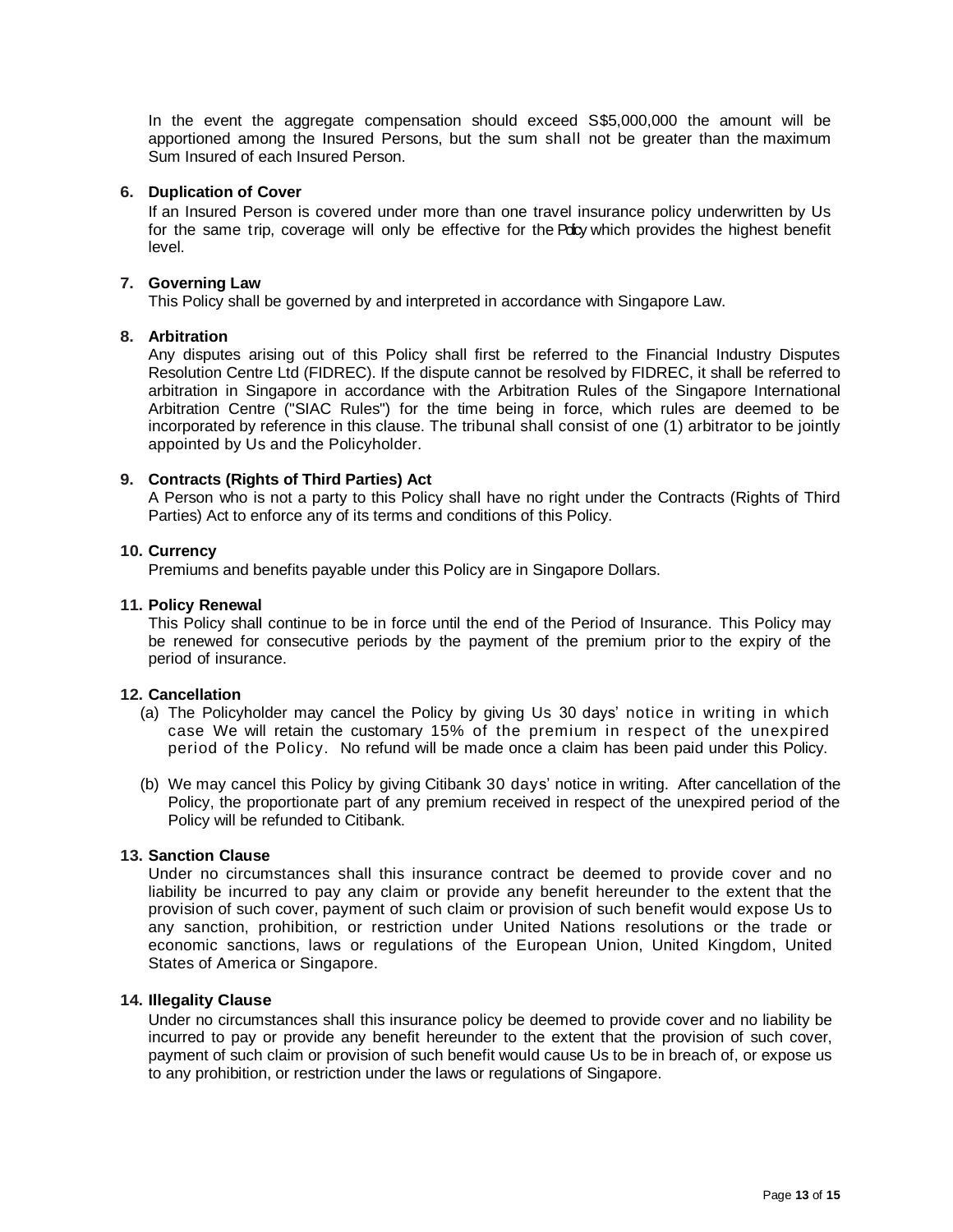## **PART VII: CLAIMS PROCEDURE**

## **1. Prior Losses**

- (a) If an Insured Person commences a Round Trip prior to the commencement date of this Policy and such Round Trip satisfies the following conditions:
	- where the Full Fare has been charged to the Cardmember's Citi Card account, or
	- where the travel ticket has been acquired with points earned by a rewards program associated only with the Citi Card, or
	- where the travel ticket has been partially acquired with points earned by a rewards program associated only with the Citi Card and with the balance of the fare charged only to the Cardmember's Citi Card account,

and thereafter sustains any loss as described in the Schedule of Benefits for the same Accident in the current Period of Insurance, We will pay for the loss incurred up to the maximum applicable limits as provided in the Schedule of Benefits, as if such Round Trip was a Covered Trip.

(b) In the event that this Policy is not renewed and an Insured Person commences the Covered Trip prior to the Policy's expiry date, and thereafter sustains loss beyond the period of cover for the same Accident, We will not pay for any loss incurred after the expiry of this Policy.

# **2. Notice of Claims**

- (a) Any occurrence or loss which may give rise to a claim under the Policy should be reported to Us in writing within thirty (30) days of the completion of the Covered Trip. Any notice given by the Insured Person or the authorized representative with information sufficient to identify the Insured Person will be deemed to be notice to Us.
- (b) In the event that this Policy is not renewed, We will not pay for any claim(s) submitted after the expiry of the Policy, by any Insured Persons, even if the claim(s) was in respect of a loss which arose or was incurred during the Policy pursuant to a Covered Trip.

## **3. Fraudulent Claims**

If a claim under this Policy is made with the knowledge of the claim to be dishonest or intentionally exaggerated or fraudulent in any way, or if any false declaration or statement to support the claim is given, We will not pay the claim and reserve the right to lodge a report with any relevant authorities about any dishonest claim.

## **4. Proof of Loss**

If any Injury, Accident, loss or damage or theft happens, the Insured Person must:

- (a) Make a report within 24 hours of the incident, to the police or the relevant authorities at the place of loss. Any claim must be accompanied by written documentation from such authorities.
- (b) Take all reasonable steps to recover missing property.
- (c) Give written notification to Us within 30 days upon completion of the Covered Trip.
- (d) Give Us the receipts, invoices or boarding passes and/or photocopy of passport and any other relevant documents. Failure to furnish such proof within the time required shall not invalidate the claim if it was not reasonably possible to give proof within such time, provided such proof is furnished as soon as reasonably possible and not later than 180 days from the time proof is otherwise required. Where the claim is in respect of disappearance, proof must be given not later than 180 days from the expiry of one year from the date of disappearance.
- (e) Send to Us immediately any writ, summons or other documents in connection with the claim.
- (f) Not without Our written consent in writing to repudiate liability, negotiate or make admission, offer promise or make payment in connection with any occurrence or claim to which the Policy applies.

## **5. Payment of claims**

All benefits payable under this Policy shall be paid to such person as instructed by the Policyholder and agreed by Us. For emergency medical evacuation assistance and repatriation of mortal remains, We will be paying the benefits directly to the assistance service provider as appointed by Us.